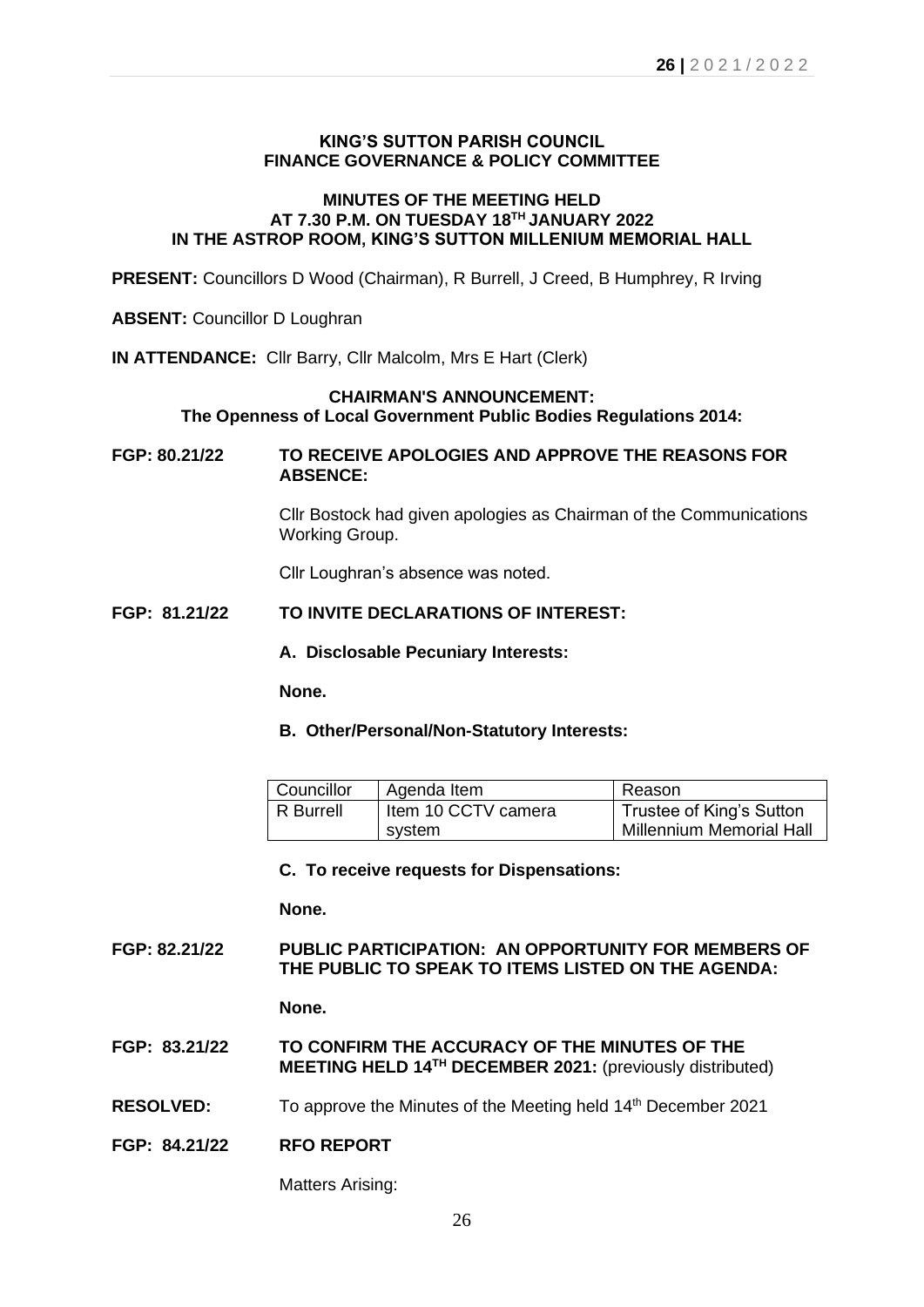Minute FGP: 61.21/22 B Traffic Calming/Lighting Reserves

This was drawn to the attention of the Parish Council and will be discussed further (agenda item 8)

Minute FGP: 61.21/22 B Cemetery Extension Budget

This was updated and circulated.

Minute FGP: 62.21/22 A CCTV

This has been installed. Two users have been trained (the Clerk and Hall Manager)

A meeting was held on 12<sup>th</sup> January 2022 between the Cllr Burrell, Parish Clerk and the Hall Manager to discuss drafting a Memorandum of Understanding and policy documentation (agenda item 10)

Minute FGP: 62.21/22 B: Ecosurface

A price reduction to £10,300 plus VAT was renegotiated and approved by the Parish Council. On surveying the site recently, it was noted that the supports for the zip slide fell outside the current bark surface area and ascertained that the quote did not cover this additional surface area. Ecosurface has advised that the additional cost to include this (in order to ensure that the poles do not suffer more strimmer damage) would be £415.06 plus VAT (7 square metres @ £59.295 per square metre).

When all the bark was cleared ready for the works to be completed, it was clear that the new surface would need to sit at a much lower level as the bark was substantially deeper than the 40mm Ecosurface finish. It was felt that RoSPA could consider this to be a substantial trip hazard and that the installation would not be satisfactory. A substantial amount of MOT would be needed to remedy this. Ecosurface has advised this will cost an additional £2200 plus VAT. All correspondence regarding this has been circulated.

*Noted and agreed that the increase in project expenditure was necessary.*

Minute FGP: 63.21/22

The Parish Council awarded the tender to M. Dempsey.

FGP: 64.21/22

The Scale of Fees 2022-23 and Risk Assessment for Burial Grounds were approved by the Parish Council.

FGP: 66.21/22 Standing Orders and Financial Regulations

These were both approved by the Parish Council.

FGP: 68.21/22 Communications Working Group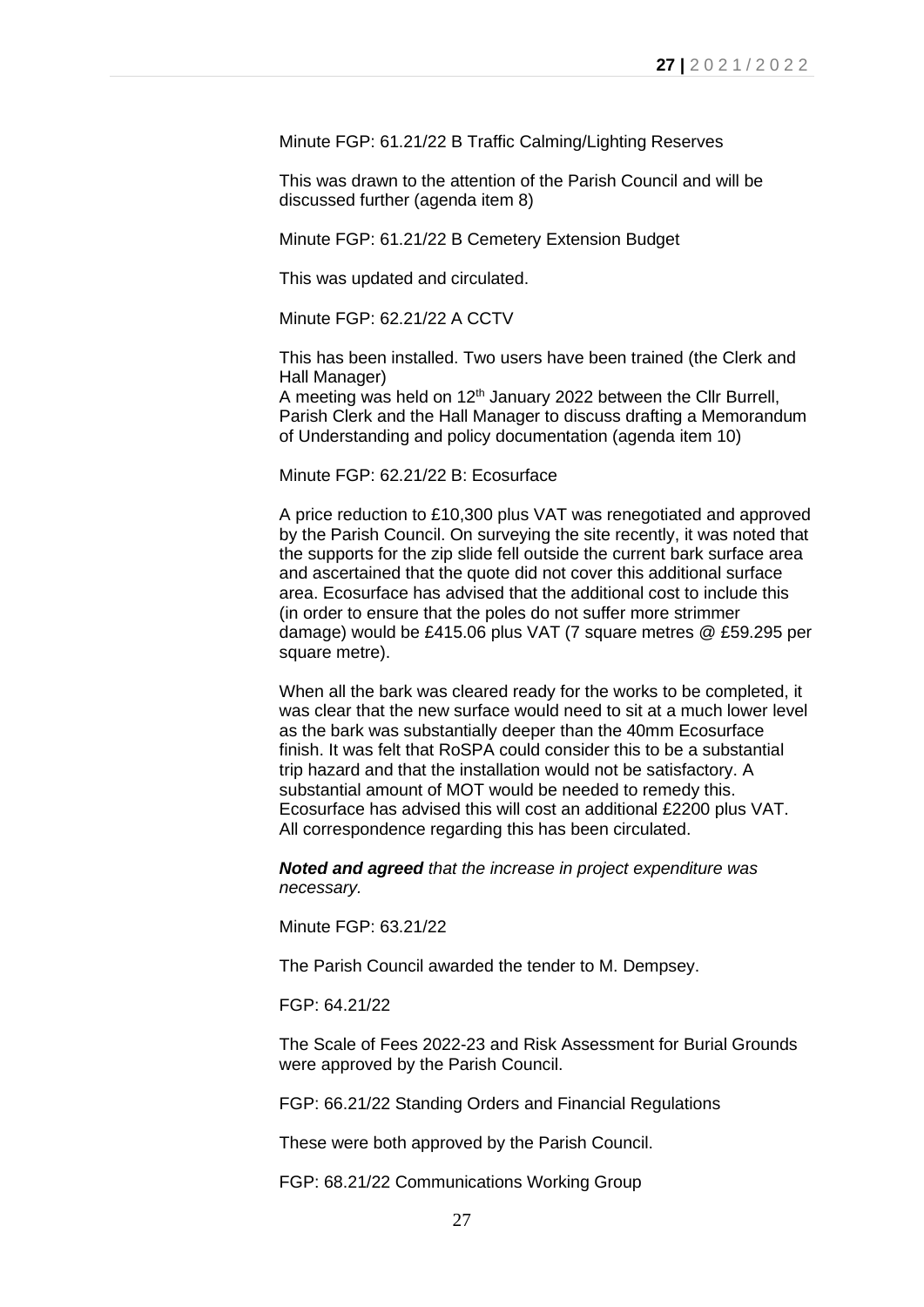The group has been created and a Terms of Reference circulated. Mr D Bridson declined to renew his contract and will therefore charge the Parish Council for actual time spent from 1<sup>st</sup> January 2022.

FGP: 77.21/22 Budget The Parish Council approved a budget of £91,241

FGP: 78.21/22 Precept

The Parish Council approved a precept of £73,800

# **FGP: 85.21/22 INTERNAL CONTROLS 2021: A. To review the Receipts and Payments Account to 18th January 2022**

The report to 18<sup>th</sup> January was noted.

The RFO clarified:

- Expenditure under 10.4 General Administration included licences and other items for the Christmas Fayre (this would be a separate expenditure line in 2022/23)
- The expenditure for the CCTV (£3,088) had been lodged against 12.1 pending Committee review.
- Lighting expenditure included bulb cleaning and also electrical testing which had been included into the accounts, but the BACS transfer had been delayed pending receipt of the electrical certificate and was therefore an outstanding debit.

The Chairman commented that he would like his allowance to be put towards providing a hospitality item to allow appropriate receipt of visitors to meetings; **agreed** that this was a good idea.

#### **B. To receive the report of the Internal Control Councillor for Q3**

The circulated report regarding Q3 was **noted** and thanks made to Cllr Field for his efforts**.**

#### **C. To review reserves and consider any virements**

### **RESOLVED:** To allocate the expenditure of £3088 for the CCTV under the Community Infrastructure Levy heading in designated reserves. **Action**: Clerk

**Noted** that there was currently £10,500 under Lighting Renewals and that future consideration may need to be given to making virements from other categories such as emergency planning if lighting schemes were to be extended within the village.

### **D. To consider the effectiveness of the System of Internal Audit, including the review of the Financial Risk Assessment and Statement of Internal Control.**

**RESOLVED:** To recommend approval of the: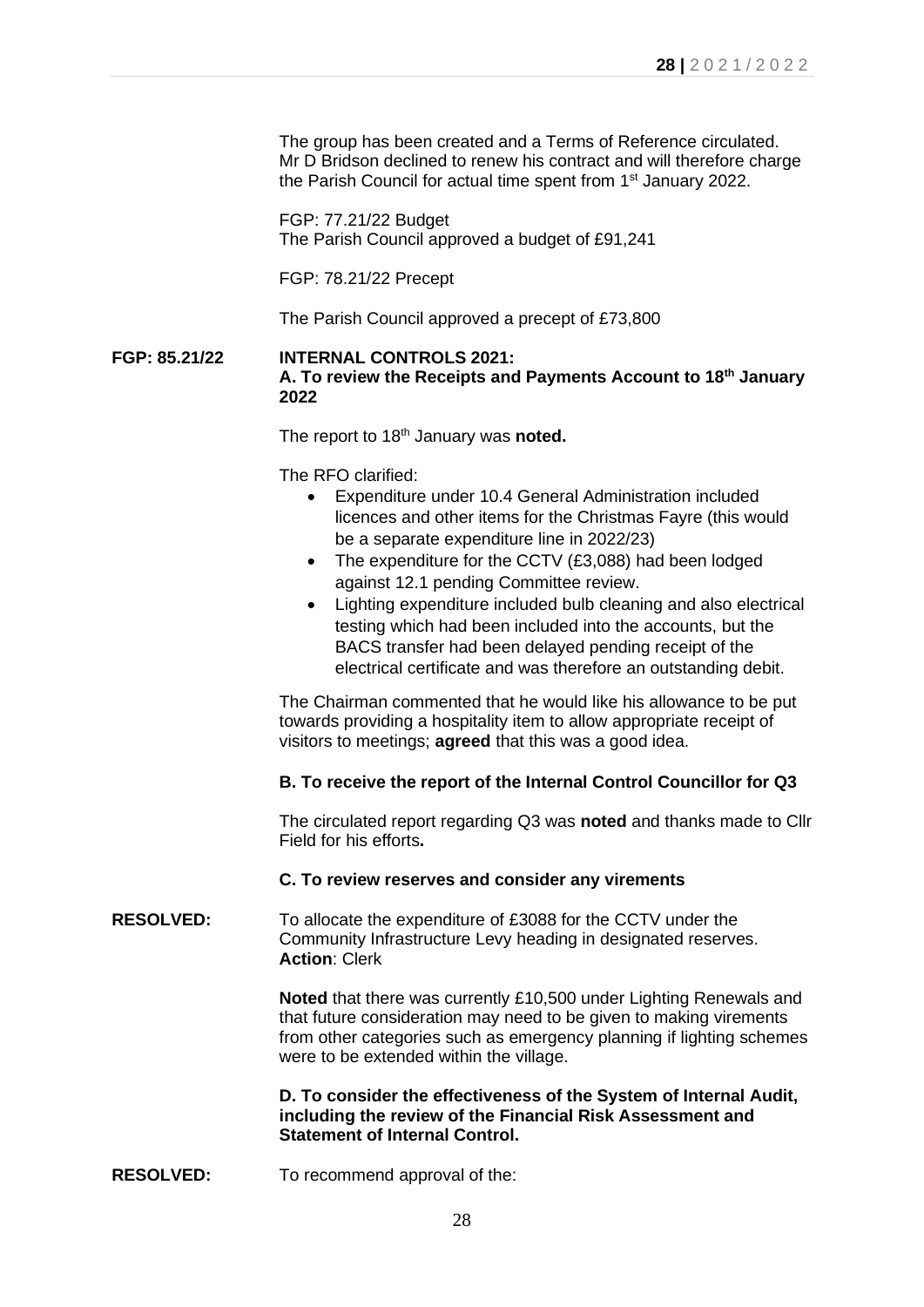i) Financial Risk Assessment 2021/2022

ii) Statement of Internal Control for the year ending  $31<sup>st</sup>$  March 2022

**RESOLVED:** To recommend that: The review of the System of Internal Control is accepted, and the effectiveness of the System of Internal Control is **noted.**

# **FGP: 86.21/22 ASSET REGISTER REVIEW**

The RFO explained the proposed additions and deletions.

**RESOLVED:** To recommend approval, noting that the Clerk would check the position regarding allocating values to buildings of which the Parish Council is custodian trustee and adjust accordingly. **Action:** the Clerk

> The RFO confirmed that the insurance provider had been informed of the changes.

### **FGP: 87.21/22 TRAFFIC CALMING: TO CONSIDER THE REPORT FROM THE MEETING WITH HELEN HOWARD ON 11TH JANUARY 2022 AND DETERMINE ANY RECOMMENDATIONS TO BE MADE**

**Noted** that there were two distinct methods of Highways funding projects and that Helen Howard's small works project fund only amounted to £12,000 per annum.

**Noted** that road marking improvements previously agreed by Helen Howard were due to be implemented in late spring/early summer 2022

**Noted** that Helen Howard had subsequently indicated that the only traffic feature possible in Astrop Road near the village entrance was a chicane.

**RESOLVED:** To recommend that the PC offers to contribute 50% of the costs, to a maximum of £25,000 towards a Highways Improvement Project to install a chicane in the area (noting that the Evenley project cost approximately £50,000) accepting that despite the Parish Council's best endeavours, there was no guarantee that the bid would be successful.

> **Noted** that lighting improvements and VAS provision fall under the responsibility of the Parish Council.

**RESOLVED:** To recommend that the PC explores the options relating to increasing lighting provision in the area, noting that power is necessary to light up the proposed chicane and that consideration is also given to installing a VAS system in the vicinity.

> **Noted** that the lighting/VAS and the chicane scheme were complimentary rather than mutually exclusive.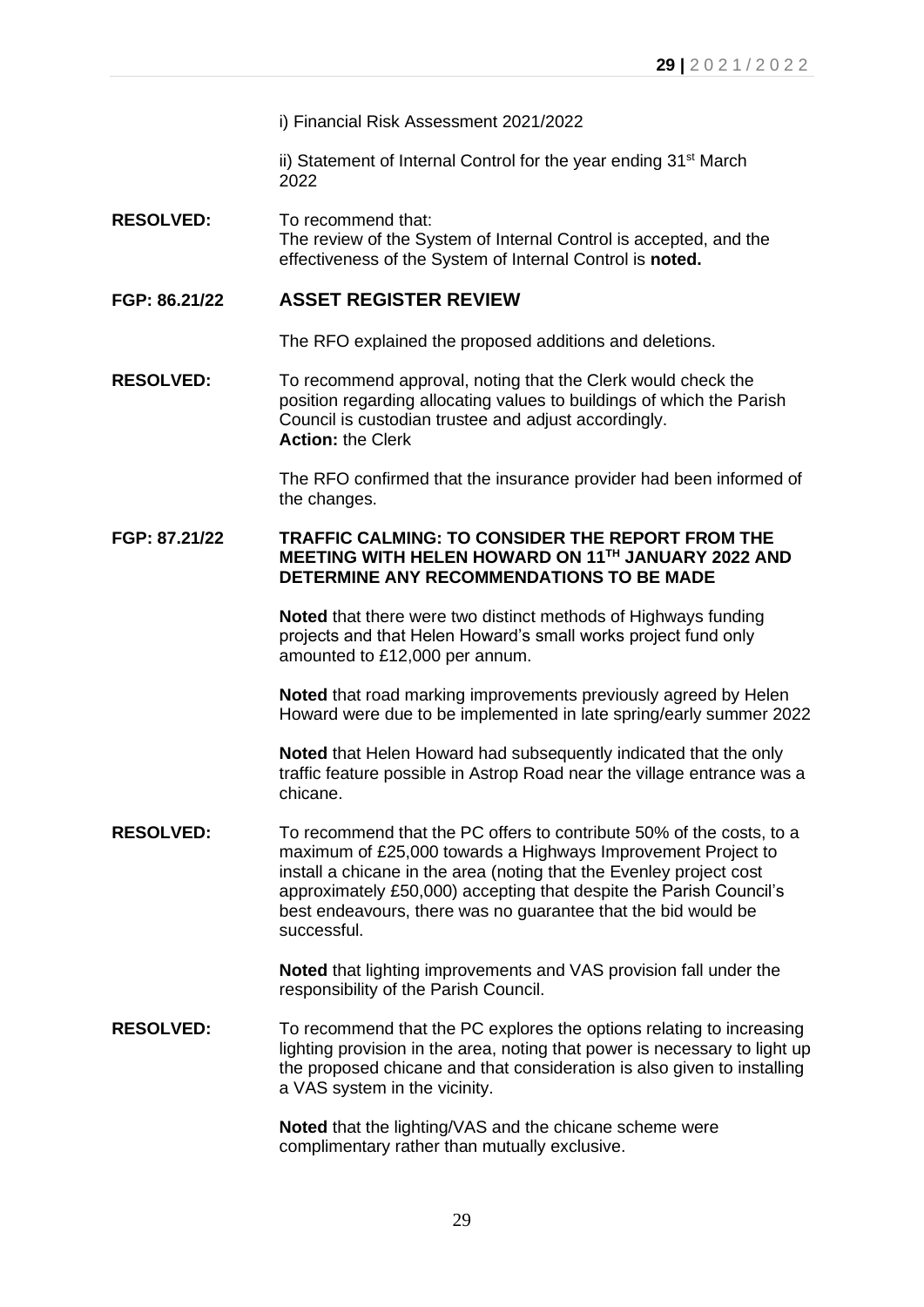Further **noted** that future virements may be necessary into the relevant categories of designated reserves in order to meet the costs of the schemes.

#### **FGP: 88.21/22 COMMUNICATIONS WORKING GROUP: A. To review the Terms of Reference document**

**RESOLVED:** To recommend approval of the Terms of Reference for the Communications Working Group.

### **B. To consider making recommendations to the February Parish Council Meeting**

**Noted** that Cllr Malcolm had recently received quotations from several companies for various levels of services.

**Agreed** that the Working Group should review all options for both websites and domains at their next meeting (Wednesday 26<sup>th</sup> January) and put together a proposal for the February Parish Council Meeting.

**Noted** that the Clerk would send Cllr Barry details for a free Survey Monkey account.

The members of the Working Group were commended on the excellent start made to the project.

# **FGP: 89.21/22 CCTV: A. To review the Draft Memorandum of Understanding between the Parish Council and KSMMH**

**RESOLVED:** To recommend approval of the Draft Memorandum of Understanding, (accepting that both parties would ultimately need to approve the document) with an amendment clarifying the ownership/management relationship between the two parties. **Action:** Clerk

# **B. To review the Draft CCTV policy**

**Noted** that the Clerk would distribute a Draft Policy to members of the Committee for comments prior to its submission to the February Parish Council Meeting.

### **FGP: 90.21/22 TO CONSIDER THE PARISH COUNCIL'S ROLE IN CELEBRATING THE QUEEN'S PLATINUM JUBILEE**

**Noted** that a budgetary provision of £2000 in total had been made for the Queen's Platinum Jubilee.

**Noted** that Cllr Barry had been approached to assist in the organisation of an event on Sunday 5<sup>th</sup> June on the Rec/in the King's Sutton Millennium Memorial Hall. Costs would include hire of the Hall, Radio Horton, Bouncy Castle Hire and a Temporary Event Licence.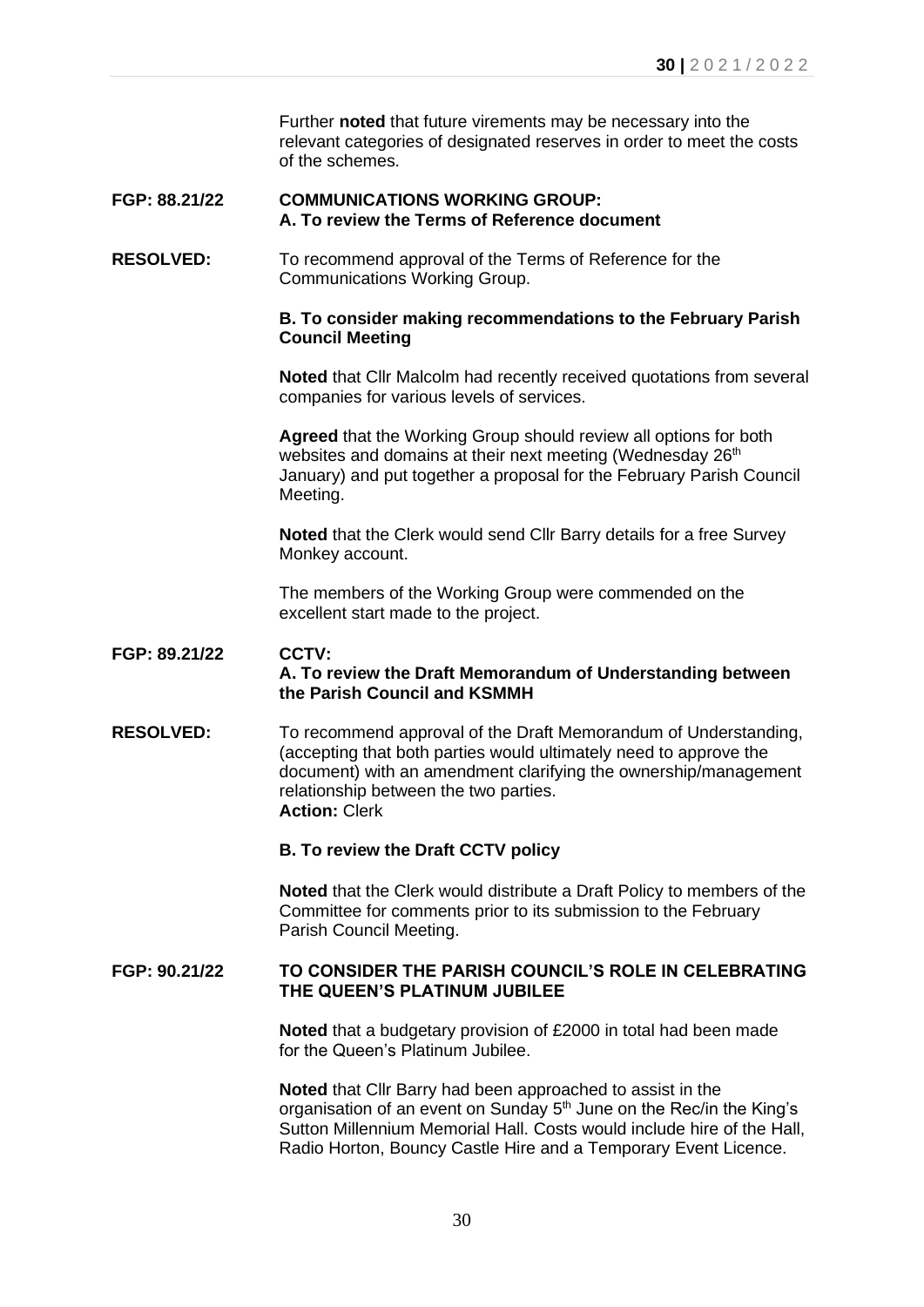- **RESOLVED:** To recommend that £1000 be ringfenced for the above event from the budgeted expenditure.
- **FGP: 91.21/22 REVIEW OF STATEMENT OF KEY OBJECTIVES**

**Noted** that a meeting to review which biodiversity projects could be quickly delivered was planned.

**RESOLVED:** To recommend approval of the updated Statement Of Key Objectives.

**FGP: 92.21/22 TO CONSIDER GRANT APPLICATIONS FROM VILLAGE GROUPS AND ORGANISATIONS**

- **RESOLVED:** To recommend approval of the King's Sutton Playing Fields' Association application of £1848 for CCTV installation.
- **RESOLVED:** To recommend approval of the King's Sutton Preschool's application for climbing equipment CCTV installation to a value of £2697.
- **RESOLVED:** To recommend pledging £4000 towards the King's Sutton Tennis Club's project for a fourth court and access development, providing that all funding applications are in place, noting that this would also assist with matched funding applications.
- **RESOLVED:** To recommend pledging £4000 to the It's for the Kids project for enhanced playground and outdoor learning, pending finalised costings/details being received and all other funding streams being in place.
- **RESOLVED:** To recommend responding that the Parish Council would be minded to be supportive of an application for a specific mower (with quotation provided) once clarification is received as the reason why a new mower is required as grants have previously been awarded for mowing equipment by the Parish Council.

# **FGP: 93.21/22 PROJECT UPDATES: A. Cemetery**

**Noted** that planning approval (with conditions) had been granted. The Clerk advised that the owners of the land had now indicated that a conditional contract would be preferable to one with a "put" option as previously agreed.

**Agreed** to delegate the finer details of the purchase to Cllrs Irving and Creed to report back to the subsequent meeting.

# **B. EV Charging Points**

Cllr Wood confirmed that he had met with a representative from BP Chargemaster on Zoom and that BP has accepted the rerouting option to avoid digging up the car park.

The ORCS grant application would be submitted in the near future.